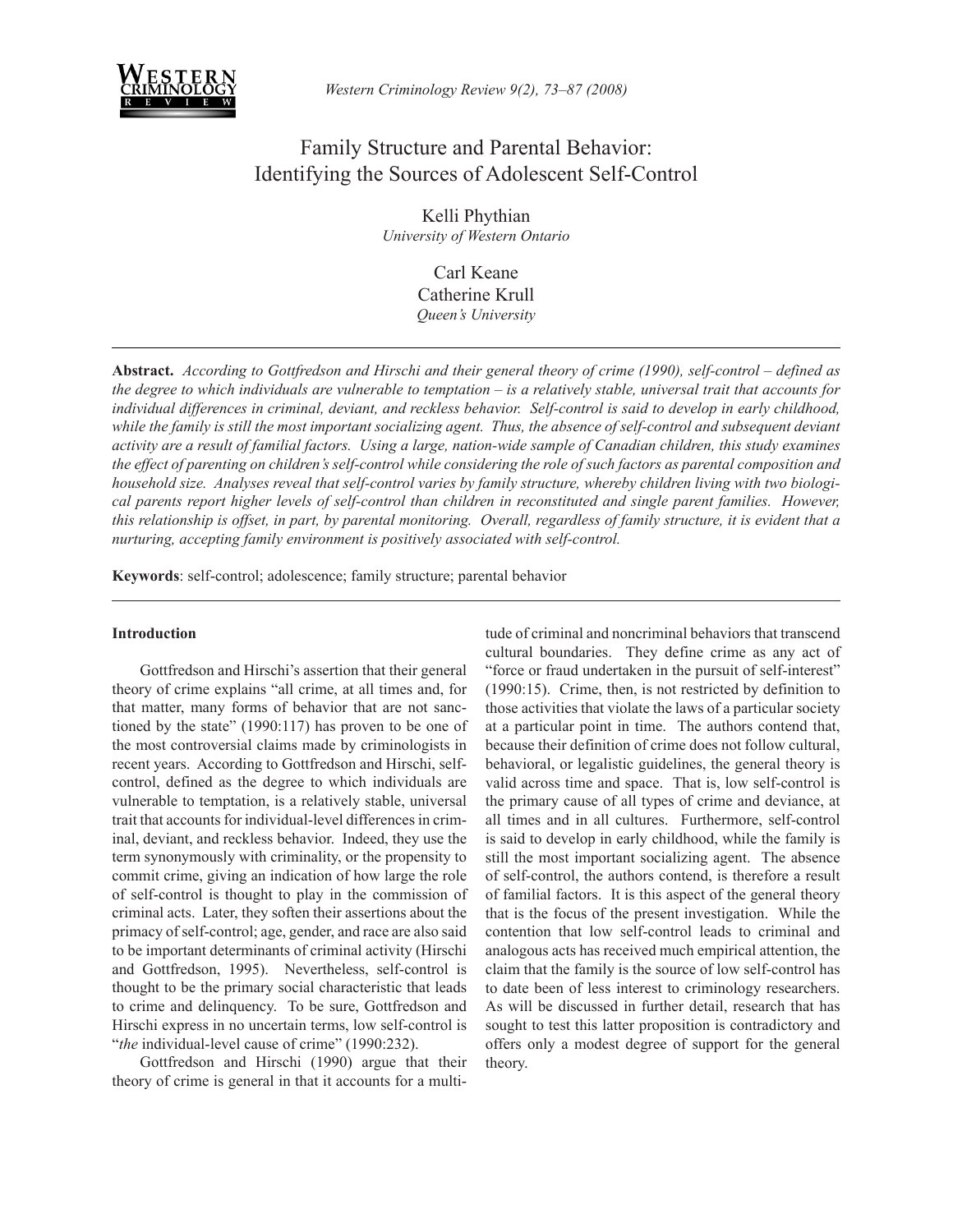# **Self-Control**

Central to the general theory of crime is the assumption that humans have an innate tendency to seek immediate gratification of desires. The sense of urgency to satisfy such desires, however, varies across individuals; that is to say, some individuals are better able to delay gratification than others. According to Gottfredson and Hirschi, those who are especially sensitive to immediate pleasure are more likely to engage in crime than others, despite its apparent long-term negative consequences, because of the "immediate, easy, and short-term pleasure" that crime offers (1990:41). The authors label the trait responsible for the variation in the likelihood of engaging in criminal acts "self-control." Those high in self-control are better equipped to resist criminal impulses, while those with lower levels of self-control are more likely to succumb to temptation in order to attain the immediate pleasures associated with crime. Criminal behavior, however, does not stem solely from the absence of self-control. An additional, interrelated factor that influences criminal behavior is the degree of opportunity available to the actor. It is the interaction of low self-control with opportunity that leads individuals to commit crime: only those individuals who lack self-control and are presented with opportunities to commit crime will do so. Nevertheless, Gottfredson and Hirschi point out that, because opportunities to engage in criminal activity are generally abundant, crime commission arises first and foremost from the absence of self-control. As such, self-control should be considered prior to situational factors when examining the causes of criminal behavior.

Gottfredson and Hirschi's general theory suggests that people lacking in self-control tend to (a) be shortsighted, with little interest in long-term pursuits; (b) enjoy exciting, risky, and adventurous activities; (c) have an impulsive, "here and now" orientation; (d) favor physical activities as opposed to cognitive ones; (e) be insensitive or indifferent to the needs of others; and (f) prefer to settle disputes through physical means rather than verbally (1990:89-91). These six dimensions are not separate indicators of self-control, but rather, these traits will tend to be found in the same people (Arneklev et al., 1999; Grasmick et al., 1993; Longshore, 1996; Polakowski, 1994). It is important to note, however, that these traits are not themselves motivators of crime; rather, they inhibit the individual's ability to foresee the consequences of his or her actions. The long-term negative consequences of participating in crime do not negate its obvious benefits for the impulsive, short sighted, adventurous individual, thereby removing any barriers that may have prevented the actor from committing crime.

Self-control, Gottfredson and Hirschi contend, develops early in childhood and remains highly stable over the life course. Because humans are inherently selfish with a propensity to seek pleasure and avoid pain, self-control will only develop if there is an effort, whether conscious or not, to teach it. Children must therefore learn selfcontrol, and the burden of its teaching falls primarily on the shoulders of the family. The general theory asserts that three conditions are necessary in order for a child to develop self-control: Parents must monitor the child's behavior, identify deviant behavior when it occurs, and correct or punish such behavior. Underlying each of these components is parental affection, for a parent who cares for the child will tend to watch the child and correct inappropriate behavior when it occurs (Hirschi, 1995). The stronger the parent-child bond, the more likely this will happen. Conversely, the weaker the bond, the less motivated the parent will be to nurture the child.

Gottfredson and Hirschi's emphasis on the importance of parenting to the development of self-control among children is consistent with Baumrind's influential theory of authoritative parenting (1966, 1991, 1996). The crux of Baumrind's theory is that demanding and responsive parenting is crucial to positive child outcomes. The former refers to supervision, discipline, and a willingness to confront the child who disobeys, while the latter has to do with being supportive, attuned, and agreeable to children's needs (1991). Baumrind contends that children with demanding and responsive (i.e., authoritative) parents will be more socially competent, and hence have higher self-control, than children whose parents are lacking one or both of these parenting styles.

Nonetheless, a parent who cares for and disciplines his or her child may be insufficient for instilling selfcontrol. Barriers can arise which may hinder the parent's ability to satisfy the conditions for effective child-rearing. The general theory focuses specifically on two structural factors that have well documented effects on delinquency: family size and family structure (Gottfredson and Hirschi, 1990; Hirschi, 1994; 1995). With respect to the former, Gottfredson and Hirschi argue that that "one of the most consistent findings of delinquency research is that the larger the number of children in the family, the greater the likelihood each of them will be delinquent" (1990:102; see also, Sampson and Laub, 1993). In order to account for such findings, the general theory makes two claims. First, the more children there are in the family, the less time, energy, and financial resources parents will have to devote to each individual child. They will be less able to directly or indirectly supervise each child's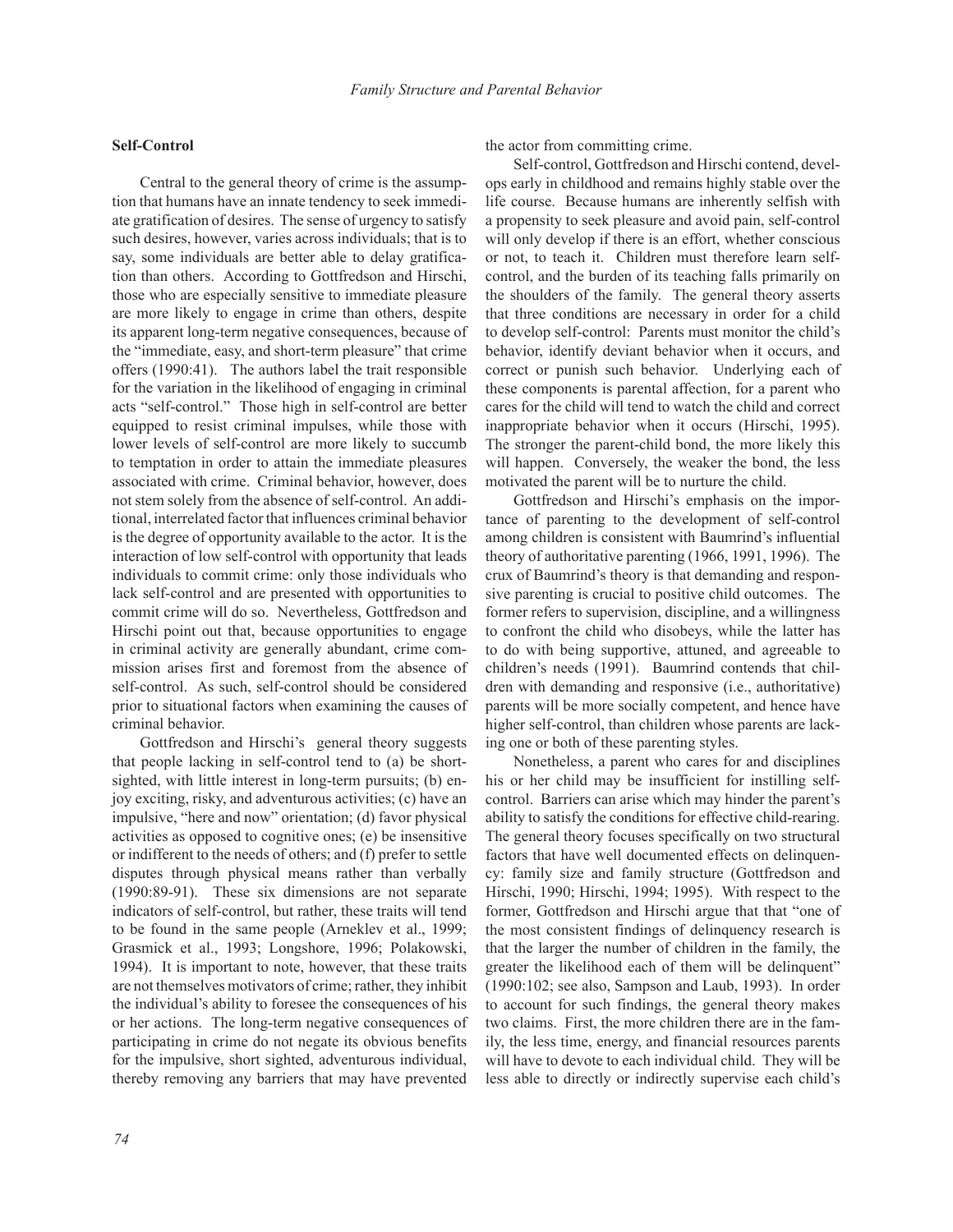behavior and subsequently punish deviant behavior when it occurs. Hirschi (1994) later added that family size is itself an indicator of parental self-control. In brief, parents low in self-control will pass this characteristic on to their offspring via their inability or unwillingness to fulfill all of the conditions necessary for adequate socialization.

In terms of family structure and its impact on deviance, Hirschi (1994) contends that it is better to have two parents than one. The single parent must invest a good deal of time and energy into parenting practices that are, at least in part, shared by the two-parent family. The single parent therefore faces special challenges when it comes to child rearing. Without the assistance of a second parent or guardian, and perhaps without social support, the single parent must engage in the same practices as any other to raise the child effectively. The single parent too must supervise children and respond to problematic behavior. The higher rate of delinquency documented among children from single-parent households as compared to intact households (Cookston, 1999; Lipman et al., 1996; Rankin and Kern, 1994) suggests that it may be more difficult for single-parents to meet the requirements necessary to instill self-control within their children (Gottfredson and Hirschi, 1990; Hirschi, 1994).

While two parents in the household, whether biological or step, make monitoring and discipline easier than for single-parents, reconstituted families face a different set of problems. Stepparents may not be as closely bonded to the child as a natural parent (see, for example, White, 1999), thereby reducing the likelihood that the stepparent will be motivated to adequately socialize the child. In their influential work, *Homicide,* Daly and Wilson (1988) hypothesized that children living with non-genetic parents are at a higher risk of being killed by a parent than are children living with biological parents because stepparents are less motivated care to for their children. The presence of a stepparent may therefore increase the likelihood that children will be exposed to a hostile or indifferent family environment. Although much research indicates that children from single-parent and reconstituted families participate more frequently in delinquent activities than do children from intact families (Cookston, 1999; Gove and Crutchfield, 1982; Hoffman, 2001; Pierret, 2001; Rankin, 1983; Rankin and Kern, 1994; Wells and Rankin, 1991), Demuth and Brown (2004) recently revealed that family factors such as parental closeness, involvement, supervision, and monitoring attenuate the effects of family structure on delinquency. Their study, however, did not contain any measures of self-control.

### **Self-Control and Deviant Behavior**

It is hardly a surprise that the ambitious claims made by Gottfredson and Hirschi (1990) have made the general theory of crime a target of much theoretical and empirical criticism (Akers, 1991; Entner Wright et al., 1999; Geis, 2000; Greenberg et al., 2002; Marenin and Reisig, 1995; Miller and Burack, 1993). An impressive amount of research has emerged that has tested the core propositions of the theory, the bulk of which has focused on Gottfredson and Hirschi's contention that individuals lacking in self-control will engage in crime and analogous acts at higher rates than those who possess greater levels of self-control. Despite criticisms, findings have generally been supportive of the theory. In their meta-analysis, Pratt and Cullen (2000) summarized the results of 21 empirical studies in order to determine the aggregated effect of self-control on crime. Results of their analysis provided strong empirical support for the general theory, finding that low self-control has a statistically significant mean effect size of .27. The authors concluded that low self-control is "one of the strongest known correlates of crime. . . . [F]uture research that omits self-control from its empirical analysis risks being misspecified" (p. 952).

Researchers have consistently documented a significant negative association between both attitudinal and behavioral measures of self-control and crime among adults and adolescents (Brownfield and Sorenson, 1993; Burton et al., 1999; Evans et al., 1997; LaGrange and Silverman, 1999; Nakhaie et al., 2000; Paternoster and Brame, 1998). More specifically, significant negative relationships have been found to exist between self-control and "imprudent" behaviors, such as smoking, drinking, gambling, and speeding (Arneklev et al., 1993; Burton et al., 1999), drinking and driving (Keane et al., 1993), adolescent drug use (Sorenson and Brownfield, 1995; Wood et al., 1993), accidents (Junger and Tremblay, 1999; Pulkkinen and Hamainen, 1995; Tremblay et al., 1995), class cutting among university students (Gibbs and Giever, 1995), childhood aggression and misconduct (Brannigan et al., 2002), white collar crime (Benson and Moore, 1992), relationship violence (Sellers, 1999), and intentions to deviate (Piquero and Tibbetts, 1996).

Despite considerable research attention, many of the key propositions of the general theory are empirically underdeveloped. Gottfredson and Hirschi's contentions surrounding the stability and dimensionality of self-control, the role opportunity plays in the commission of criminal acts, offender versatility, and the source of self-control have received much less attention. Ambiguity persists concerning the resistance of self-control to change in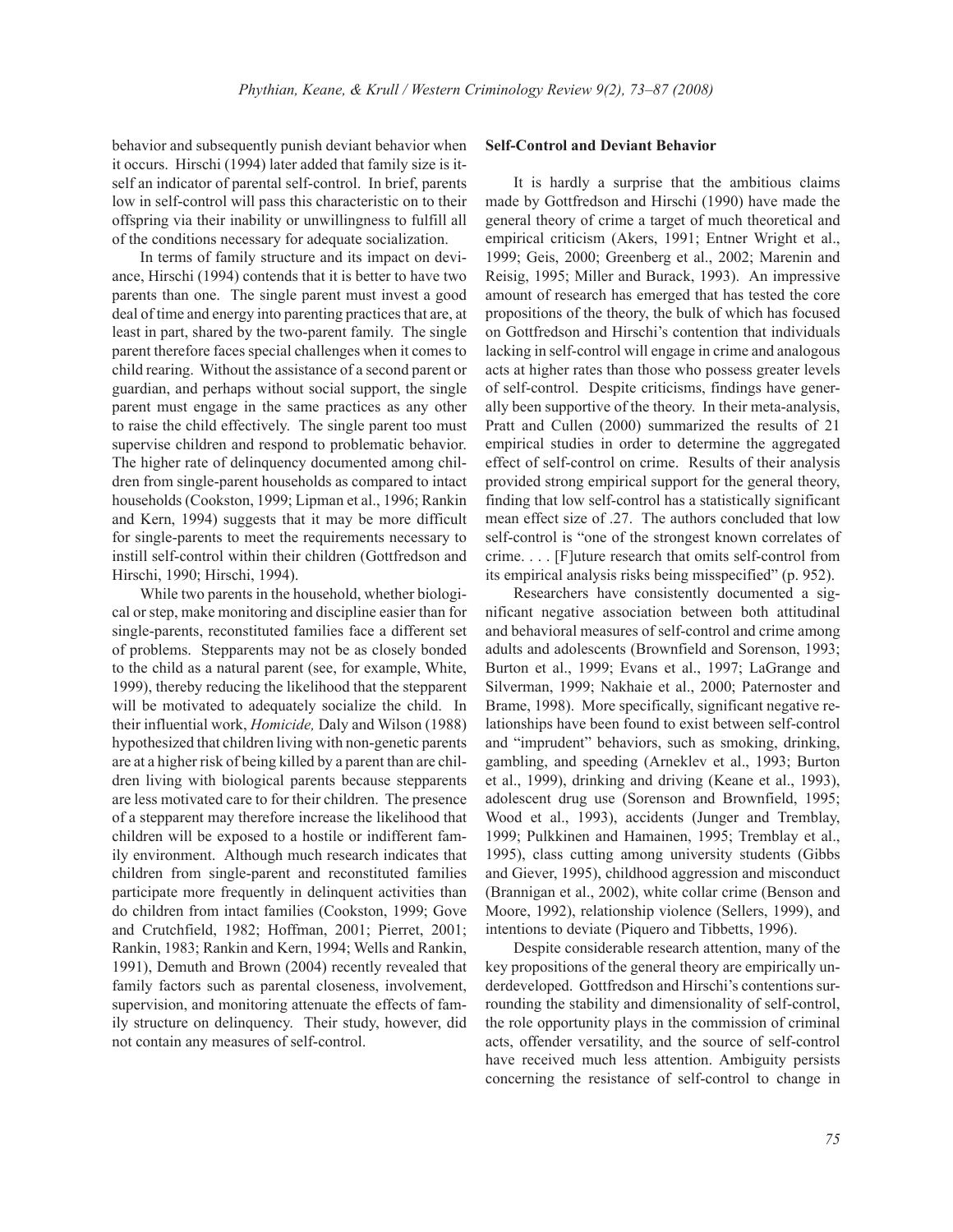later life (Arneklev et al., 1999; Tittle and Grasmick, 1998; Tittle et al., 2003), whether the six elements of self-control form a unidimensional or a multidimensional construct (Grasmick et al., 1993; Longshore et al., 1996; Piquero and Rosay,1998; Piquero et al., 2000; Vazsonyi et al., 2001, and Wood et al., 1993), the proposed interaction between opportunity and self-control (Burton et al., 1998; LaGrange and Silverman, 1999; Longshore, 1998), and whether those with low levels of self-control will tend to avoid specializing in any particular criminal or analogous behavior (Benson and Moore, 1992; Forde and Kennedy, 1997; Gibbs and Geiver, 1995; Gibbs et al., 1998; Junger et al., 2001; Longshore et al.,1996; Paternoster and Simpson, 1996; Piquero and Tibbetts, 1996; Polakowski, 1994; Pratt and Cullen, 2000; Sorenson and Brownfield, 1995). Furthermore, only a handful of studies have been conducted that examine parenting as the main source of self-control (Cochran et al., 1998; Feldman and Weinberger, 1994; Gibbs et al., 1998; Hay, 2001; Polakowski, 1994).

The significance of parental attachment to selfcontrol, and parental monitoring and discipline to selfcontrol has been noted by some (Cochran et al., 1998; Gibbs et al., 1998; Hay, 2001; Polawaski, 1994). On the other hand, Feldman and Weinberger (1994) found little relationship between parenting practices and adolescent boys' self-restraint. Although these studies make important contributions by focusing attention on parenting practices and self-control, they also have some limitations. Each of the studies had fairly small sample sizes, ranging from 81 to 448 participants, with limited geographic coverage. Further, three of the five studies used nonrandom, convenience samples (Cochran et al., 1998; Gibbs et al., 1998; Hay, 2001), two of which consisted of undergraduate students who should be expected to have fairly high levels of self-control. In four of the five studies, the researchers did not include all of the necessary conditions for effective parenting as stipulated by the general theory. Two did not use measures of parental affection for the child (Gibbs et al., 1998; Polakowski, 1994), and only one (Cochran et al., 1998) included a measure for the recognition of inappropriate behavior. Finally, Feldman and Weinberger's (1994) research was not a direct test of the general theory and therefore did not attempt to operationalize Gottfredson and Hirschi's definitions of self-control and parental effectiveness.

Overall, the literature provides a modest degree of support for the core propositions of the general theory, though the results are not unequivocal. In terms of the impact of parental effectiveness on self-control, the relative shortage of research, the limitations of existing studies, and the inconsistent results warrant further empirical examination. Following the suggestion of Paternoster and Brame (1998:661-662) that researchers should investigate not only the consequences of low self-control but also its causes, the present study aims to contribute to the current body of research in ways that differ from previous approaches. Using a large, nation-wide sample of Canadian children, we examined the effect of parenting on children's self-control while taking into consideration family size and parental composition. Based on the propositions of the general theory, the following hypotheses were tested:

- Hypothesis 1: Factors representing effective parenting practices should have a significant and positive impact on children's self-control, while measures of ineffective parenting should be negatively correlated with self-control. This finding should hold across gender and family structure.
- Hypothesis 2: Levels of self-control should vary according to gender and family type. Females and children from intact families should demonstrate the highest degree of self-control. Males and children from single-parent and step-families should have lower levels of self-control.
- Hypothesis 3: Factors previously determined to be significantly related to delinquent or deviant behavior, such as family type, family size, and socio-economic status, should have a negligible impact on self-control when controlling for parental effectiveness.

### **Data and Methods**

The data are from the National Longitudinal Survey of Children and Youth (NLSCY), Cycles 1 and 3. Conducted by Statistics Canada, the NLSCY was designed to measure the development and well-being of Canadian children as they grow from infancy through to adulthood with the goal of helping policy makers create effective programs for children at risk. Information was gathered from parents, teachers, and children concerning various social, biological, and economic characteristics. The first cycle was conducted in 1994-1995; since then, four additional waves have been released. Waves one, two and three are currently available for public use; data from waves one and three were included in the present analysis.<sup>1</sup>

 Data from 13,439 households were collected at wave one from a variety of respondents using different data collection techniques. Basic demographic informa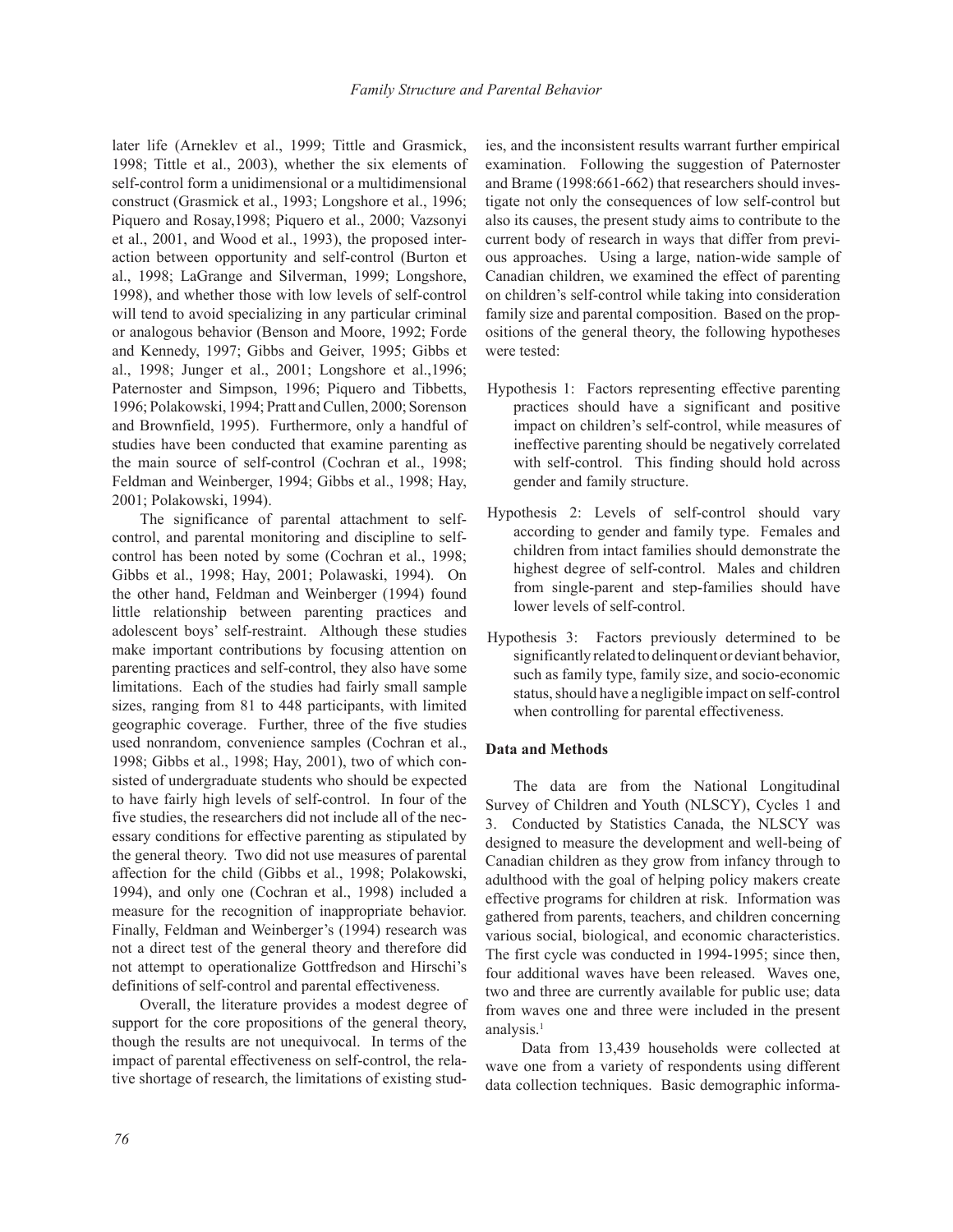tion about each household member was obtained from a knowledgeable household member. Once completed, one child aged 0 to 11 years living in the household was randomly selected and the person most knowledgeable (PMK) about that child was then asked to complete a set of three questionnaires: the Parent Questionnaire, the Child Questionnaire, and the General Questionnaire. Additional children belonging to the same economic family were then chosen at random and the Child Questionnaire was completed by the PMK for each child. In 91.8 percent of the cases, the PMK was the child's mother.

The present study also utilized self-reported data collected at wave three from children aged 10 to 15, which was collected four years after the initial survey. The use of self-reported survey data is consistent with previous research on the general theory (Evans et al., 1997; Grasmick et al., 1993; LaGrange and Silverman, 1999). Further, given the objectives of this study, it was decided that self-reported data would be more informative than data collected from the PMK, particularly for the parenting variables. Take, for instance, the previously discussed relationship between parental supervision and delinquent behavior. Where the parent might state that he or she is not always aware of his or her child's whereabouts, the child might believe that the parent does in fact monitor his or her behavior at all times. As a result, the child may take care not to engage in activities that could result in disapproval or punishment. In this case, using parentreported data on child supervision would generate very different results than data collected from the child. The child's awareness of parenting and parent-child relations was thus determined to be more relevant to this research, for any behavioral responses associated with particular parenting practices would necessarily rely on how the child perceives or internalizes those practices (Hirschi, 1969; Webb, Bray, Getz, and Adams, 2002). For the sake of consistency, self-reported data were used whenever possible.

Self-reported data at wave three were collected only from respondents aged 10 to 15. In total, 5,539 participants aged 10 to 15 were included in the NLSCY sample. Of this subsample, 2,663 were males (48.1%) and 2,876 were females (51.9%). Elimination of missing cases using listwise deletion resulted in a working sample size for this study of 3,927. In order to derive meaningful estimates, survey weights provided in the public data file were used. Weights were normalized to return the sample to its original size.

## *Dependent Variable*

The dependent variable, self-control, was measured using a 17-point self-report hyperactivity/inattention scale constructed by Statistics Canada using items drawn from the Ontario Child Health Study and the Montreal Longitudinal Survey. In previous research, Brannigan and colleagues (2002) used a parent-report version of the same scale as an indicator of self-control and we agree with the authors that it is a good approximation of the construct as outlined by Gottfredson and Hirschi. Children were asked to respond to a series of eight statements having to do with such behaviors as impulsivity, distractibility, and inattention (Cronbach's alpha = .75). Possible responses included  $1$  = never or not true,  $2$  = sometimes or somewhat true, and  $3 =$  often or very true (scale items are presented in Appendix A). For the purposes of the present study, the variable was coded such that the higher the score on the scale, the higher the level of self-control.

#### *Independent Variables*

The NLSCY contains several questions that comprise a scale intended to measure children's perceptions of the parent-child relationship and parental supervision. The scale was developed by Lempers et al. (1989) and was previously used in the Western Australia Child Health Survey. Participants' were asked to respond to a total of 17 Likert-type statements designed to assess whether the respondents' parents behaved in punitive, nurturing, and/ or consistent ways. Possible responses ranged from one (never) to four (very often). A factor analysis conducted by Statistics Canada revealed three factors: parental nurturance, parental rejection (or negligence), and parental monitoring (see Appendix A for scale items). The scales consist of items that correspond to the parenting practices identified by Gottfredson and Hirschi as necessary for the development of self-control and all three were included in the present analysis. The scales can also be seen as reflecting elements of direct and indirect parental control (Demuth and Brown, 2004; Nye, 1958). Parental nurturance was a 29-point scale consisting of five items that measured the amount of affection the parent shows the child, including how often parents smile at and praise the child, and whether the child feels appreciated (Cronbach's alpha = .88). Higher scores indicate higher degrees of nurturance. This scale was included in the present analysis as an indicator of parental affection.

Parents' supervision and recognition of inappropriate behavior were measured using the parental monitoring scale (Cronbach's alpha  $= .57$ ). Parental monitoring was a 21-point scale that included four questions related to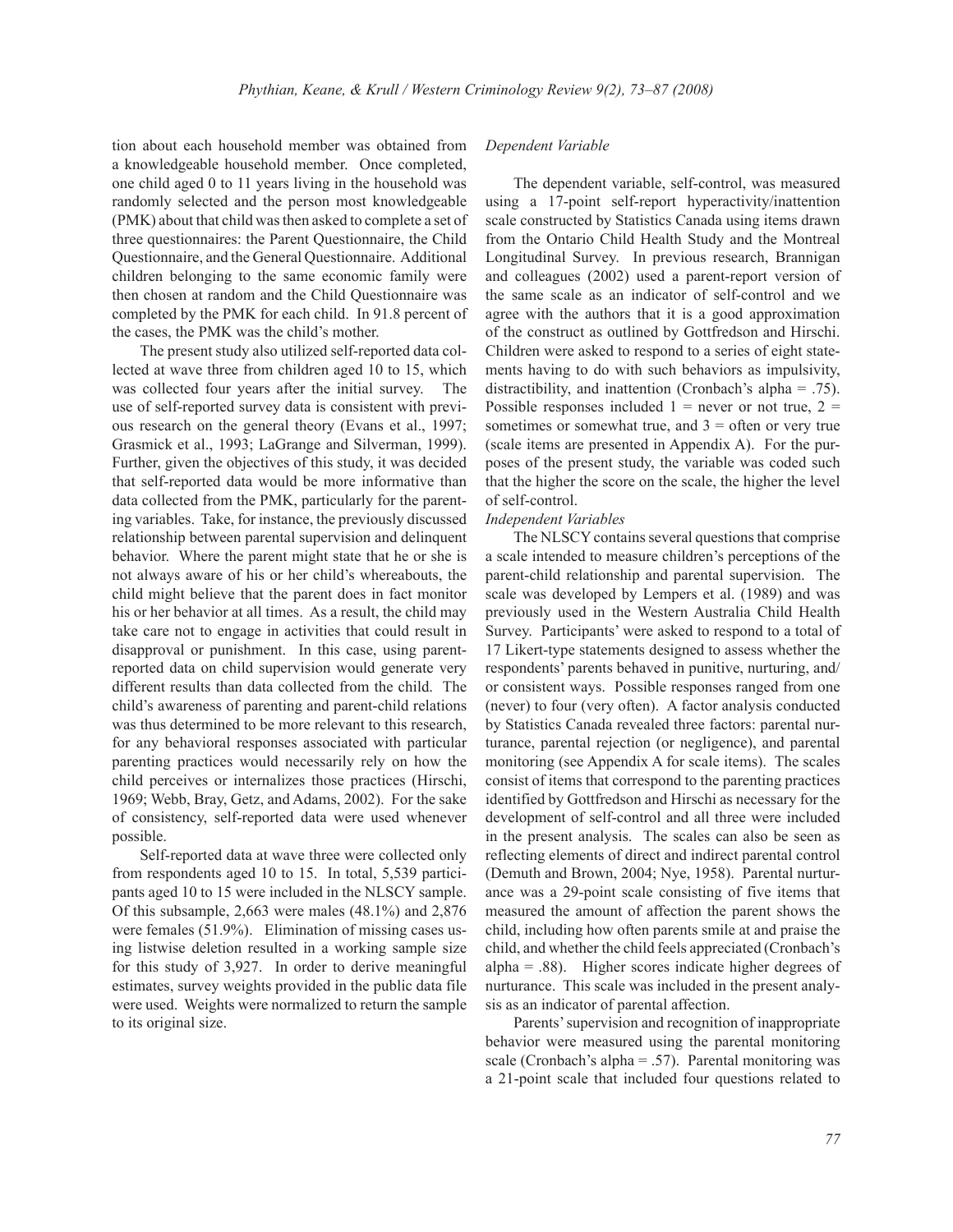parents' knowledge about children's whereabouts and activity restriction, as well as one question that tapped into recognition of misbehavior. Higher scores on the parental monitoring scale correspond to greater levels of parental supervision and recognition of misbehavior.

Finally, parental rejection, or negligence, was a 29-point scale containing seven items that gauge parents' disciplinary techniques (Cronbach's alpha = .73). Children were asked questions related to how consistently their parents enforced rules. The higher the score, the more likely parents were to inconsistently discipline the child for incorrect behavior or ignore it altogether. The parental rejection scale was included as a measure for disciplining misbehavior. Higher scores on the scale correspond to higher levels of inconsistent discipline.

Two questions regarding family structure and number of children in the household were also included in the analysis. For family structure, the PMK was asked to indicate with whom the child lives. To examine the impact of family structure on self-control, answers were recoded to create three categories: intact, reconstituted, and single-parent. Previous research supports this approach. The findings of Rankin (1983) and Wells and Rankin (1986) indicate that the "broken versus intact" dichotomy traditionally used in criminology research is not a sufficient operational definition of family structure. Simply put, too much information was lost when family composition was reduced to only two categories. Based on empirical tests of delinquency rates, the authors recommended a four-category classification of family structure: intact, single-parent, stepparent, and neither parent present. In order to better capture the effect of family structure on self-control, then, the simple "broken versus intact" dichotomy was rejected in favor of a measure that is more representative of the kinds of families that children experience today.

Intact families were those families in which both biological or both adoptive parents were present. Single-parent families were those in which one guardian was present in the household, either biological or nonbiological. And reconstituted families consisted of those households in which two guardians were present, at least one of whom was a step, adoptive, or foster parent. Of the children aged 10 to 15 included in the analysis, 66 percent belonged to intact families, 27 percent lived with single parents, and seven percent resided in reconstituted family households. To examine the general theory's claims about family composition, the relationship between parental effectiveness and self-control was examined for each type of family.

Family size was measured using a question in the

dataset that asked about the number of children aged 0 to 17 in the household. For confidentiality reasons, the total number of children aged 0 to 17 in the household was capped at four in the NLSCY. Due to the small number of response categories, number of children in the household was treated as a categorical variable and dummies were created. One child was treated as the reference category.

In addition to measures of parental effectiveness, family structure, and family size, three control variables were included in the present study: gender, household income, and education of the PMK. For gender, males were coded as 0 and females were coded 1. Previous tests of the general theory have often included gender as a control variable (see, for example, Keane et al., 1993 and LaGrange and Silverman, 1999). The relationship between parental effectiveness and self-control was examined while controlling for gender, and, for exploratory purposes, interaction effects of gender with the parental effectiveness variables were also tested.

Turning to household income, prior research has shown that children of low SES families display higher levels of deviant and delinquent conduct than children of high SES families (Gove and Crutchfield, 1982; Rosen, 1985). It is therefore reasonable to conclude, based on the general theory, that SES influences parental effectiveness, which in turn impacts the development of selfcontrol. Given the income disparity between single- and two-parent families, it was important to control for SES to eliminate the possibility that any difference in selfcontrol found to exist between children reared in intact, single, and reconstituted families may instead be due to differences in SES. For the first cycle of the NLSCY, a measure of SES was derived for each household in the sample from five sources: level of education of the PMK and of his or her spouse partner (if applicable), PMK's occupational prestige and of the PMK's spouse or partner (if applicable), and household income. The SES score was calculated by taking the unweighted average of the five standardized variables. The result was a standardized measure of SES that ranges from -2.00 to +1.750, with larger values representing higher SES scores.

Education of the PMK was included as an indicator of parental self-control. According to Gottfredson and Hirschi (1990:96), the presence of low self-control is not conducive to the attainment of individual long-term pursuits. Low self-control impedes, among other things, educational achievement. It therefore follows that education is itself an indicator of self-control. Recall that the general theory suggests that parents lacking in selfcontrol are less likely to instil self-control within their children. Including education of the PMK as a control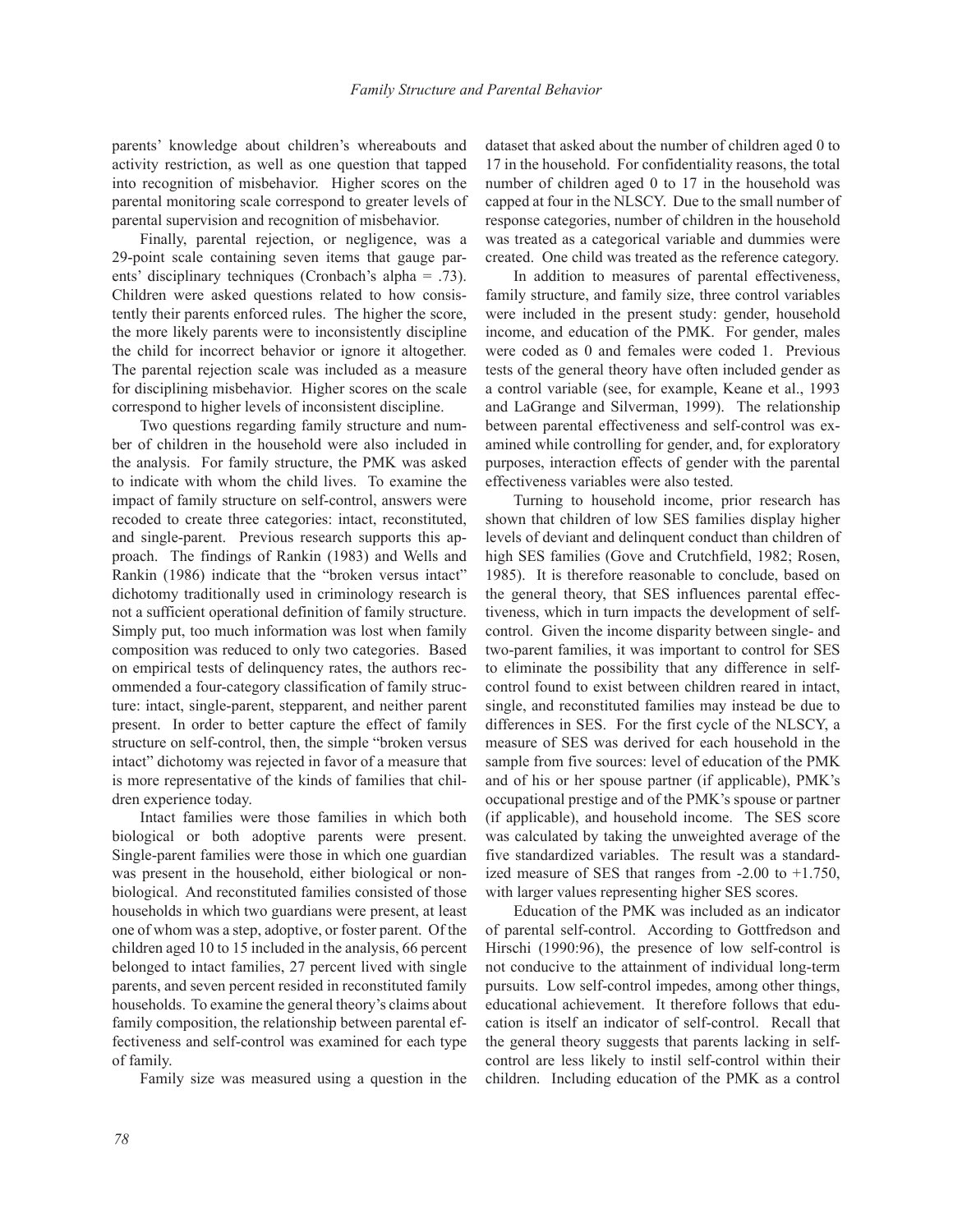variable allowed for self-control of the PMK to be controlled. PMK's education was measured using a variable that asked about the highest level of education attained. Four categories were constructed: less than high school, high school, some post-secondary, and college or university degree. High school was treated as the reference category.

It is important to note that, for confidentiality reasons, it was necessary for Statistics Canada to suppress certain information for male PMKs with no spouse or partner in the household. One of the variables suppressed are relevant to the present analysis: PMK's education. Consequently, the single-parent category of the family structure variable is comprised only of those households headed by females.

# **Results**

Table 1 presents the descriptive statistics for our variables. Results indicate that two-thirds of all children

**Table 1. Descriptive Statistics** 

|                                        | Mean/<br>proportion |
|----------------------------------------|---------------------|
| Gender                                 |                     |
| Male                                   | 0.48                |
| Female                                 | 0.52                |
| Number of children in<br>the household |                     |
| 1 child                                | 0.38                |
| 2 children                             | 0.41                |
| 3 children                             | 0.15                |
| 4 or more children                     | 0.07                |
| <b>PMK's education</b>                 |                     |
| High school                            | 0.27                |
| Less than high school                  | 0.18                |
| Some postsecondary                     | 0.30                |
| econdary degree/diploma                | 0.24                |
| Socio-economic status                  | 0.35                |
| <b>Family Type</b>                     |                     |
| Intact parent family                   | 0.66                |
| Stepparent family                      | 0.07                |
| Single parent family                   | 0.27                |
| Parental nurturance                    | 21.13               |
| <b>Parental rejection</b>              | 9.37                |
| <b>Parental monitoring</b>             | 14.68               |
| Self-control                           | 11.66               |

in the working sample came from intact families. Just over one-quarter are from single parent families and the remaining seven percent are from reconstituted family households. Forty percent of all children in our sample come from households with two children and another 38 percent are the only child. Fifteen percent have an additional two children living in the same household and only seven percent of households in our sample contained four or more children. With respect to the parenting variables, respondents reported overall high levels of nurturance and monitoring and low levels of rejection. Further, the average level of self-control was reasonably high, at 11.66 on a 17 point scale.

Tables 2a and 2b present the parenting and selfcontrol scores broken down by family type and gender. Looking first at variation by family type, it can be seen that the mean scores on self-control for intact families is 11.70, for reconstituted families it is 11.72, and for single parent families it is 11.55. Analysis of variance (not shown) indicates that these differences are statistically significant ( $p < .05$ ). Thus, children from two parent families report significantly higher levels of self-control than children from single parent families. With respect to the parenting variables, levels of nurturance and rejection do not differ significantly by family type; however, this is not the case for parental monitoring. On average, children from reconstituted families report higher levels of monitoring (14.83) than children living in intact (14.68) and single-parent (14.65) households. This difference is highly significant ( $p < .001$ ).

Turning to gender, males have a mean self-control score of 11.48, while females report higher mean levels of self-control, at 11.82; the difference is statistically significant ( $p < .001$ ). There is also some variation in parenting scores by gender. Males, on average, report significantly lower nurturance scores ( $p < .05$ ) and higher monitoring scores ( $p < .001$ ) than females. The difference in rejection scores is not statistically significant.

Ordinary least squares (OLS) regression was used to analyze the effects of family type and parenting styles on self-control. The models were estimated in four steps: First, the effects of gender, number of children, SES, and PMK's education on self-control were tested. In the second model, the parent status dummy variables were added. For the third model, parenting variables were included in order to test whether the parent structure effect disappears when parenting process is included, as predicted by the general theory (hypothesis 3). Finally, interaction effects were added in the fourth model to test for differences in the effects of gender and parenting style by family type. Results are presented in Table 3.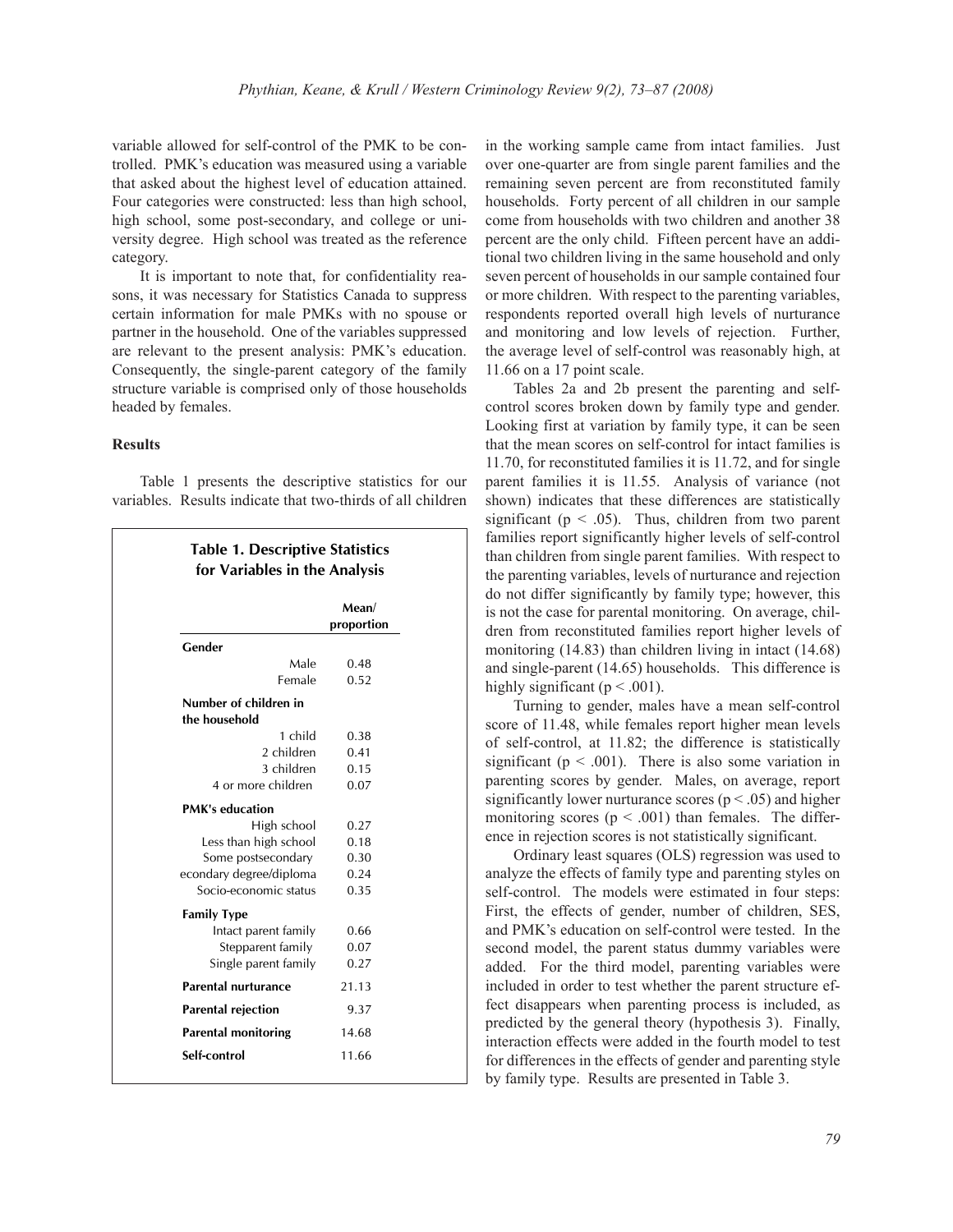|                                             | Intact families |                   | <b>Reconstituted families</b> |                        | Single-parent families |                   |
|---------------------------------------------|-----------------|-------------------|-------------------------------|------------------------|------------------------|-------------------|
|                                             | Mean            | Std.<br>deviation | Mean                          | Std.<br>deviation      | Mean                   | Std.<br>deviation |
| Parental nurturance score                   | 21.03           | 5.63              | 20.99                         | 5.90                   | 21.43                  | 5.27              |
| Parental rejection score                    | 9.44            | 4.81              | 9.46                          | 5.02                   | 9.17                   | 4.46              |
| Parental monitoring score ***               | 14.68           | 3.36              | 14.83                         | 3.47                   | 14.65                  | 3.28              |
| Self-control score *                        | 11.70           | 3.18              | 11.72                         | 3.00                   | 11.55                  | 3.17              |
| Table 2b. Comparison of Means for Parenting | ***p $< .001$   | **p $< .050$      | $*_{\text{D}} < .100$         |                        |                        |                   |
| and Self-Control Variables by Gender        |                 |                   |                               |                        |                        |                   |
|                                             |                 | Males<br>Std.     |                               | <b>Females</b><br>Std. |                        |                   |
|                                             | Mean            | deviation         | Mean                          | deviation              |                        |                   |
| Parental nurturance score *                 | 11.48           | 3.22              | 11.82                         | 3.10                   |                        |                   |
| Parental rejection score                    | 20.95           | 5.57              | 21.30                         | 5.55                   |                        |                   |
| Parental monitoring score ***               | 9.44            | 4.83              | 9.31                          | 4.65                   |                        |                   |

\*\*\*p < .001 \*\*p < .050 \*p < .100

Model 1 presents the OLS regression coefficients for self-control on the demographic variables. Consistent with previous research, results indicate that females report significantly higher levels of self-control than males  $(p < .01)$ . In addition, children whose PMK has a postsecondary degree or diploma report significantly higher levels of self-control than children whose PMK has not completed college or university ( $p < .05$ ). However, number of children in the household and socioeconomic status do not appear to impact self-reported self-control among children aged 10 to 15. Together, the variables in Model 1 explain five percent of the variation in selfcontrol.

Model 2 adds the family type dummies to the regression equation. Results indicate that children in single parent households report significantly lower levels of self-control than children from intact families (p < .001). There appears to be no significant difference in self-control between children from intact families and children from reconstituted families when controlling for sociodemographic characteristics. The effect of gender remains statistically significant ( $p < .01$ ); however, the association between PMK's education and self-control is no longer significant when controlling for family type, suggesting that the education effect in Model 1 is due to differences in education levels of single-parents relative to intact parent families. The addition of family type increased the amount of variance explained to ten percent.

The third Model introduces the three parenting variables, two of which are statistically significant and in the expected direction. Higher levels of parental nurturance predict higher self-control among children aged 10 to 15  $(p < .001)$ , while higher parental rejection predicts lower self-control ( $p < .001$ ). Interestingly, parental monitoring does not have a statistically significant effect on the dependent variable. Gender remained significant ( $p < .01$ ); however its effect was somewhat weaker after intruding the parenting variables. As such, it can be concluded that parenting style (i.e., nurturance and rejection) partly explains the difference in self-control between males and females. Collectively, the variables in Model 3 account for 11.5 percent of the variance in self-control.

Six interaction effects were tested for Model 4. Interaction terms for gender and each of the parenting variables were included in the model (not shown), none of which were statistically significant. Thus, the effects of parental nurturance, rejection, and monitoring on selfcontrol do not appear to vary depending on the gender of the respondent. Interaction terms for family type and the three parenting variables were also tested. Results indicated that the effects of parental nurturance and parental rejection do not vary significantly across family types (results not shown).

The interaction of parental monitoring and family type is statistically significant (see Model 4). The interaction coefficients represent the differences in the slope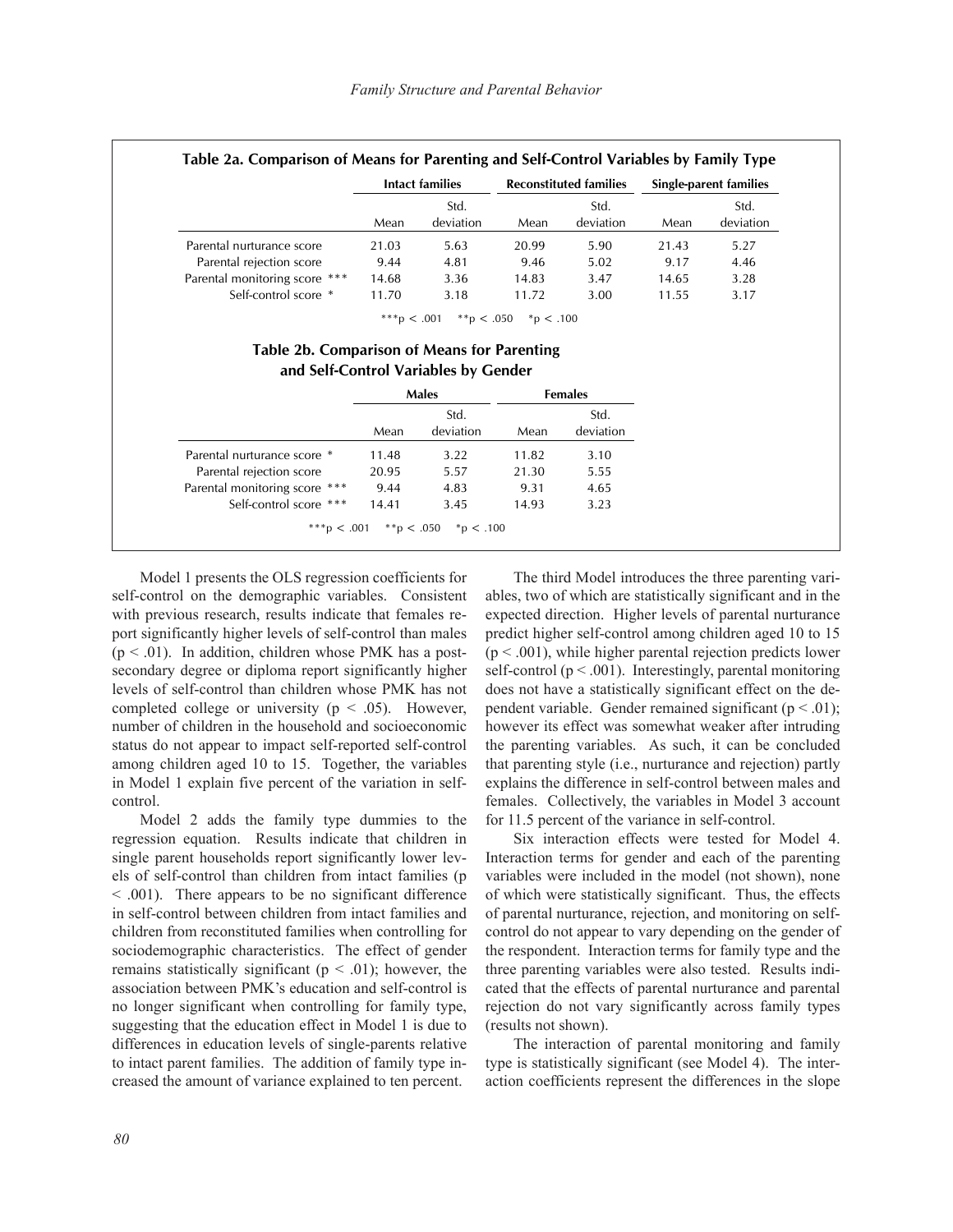of parental monitoring for children in single parent and reconstituted families relative to those in intact families. Results indicate that the association between parental monitoring and self-control is not statistically significant for children from intact families; however, among children from reconstituted and single parent households, the associations are positive and significant ( $p < .001$  and  $p <$ .05, respectively). Thus, higher monitoring is associated with higher self-control among children from reconstituted and single-parent families but not for those from intact families. Moreover, the slope for children from reconstituted families is stronger  $[b = 0.131$  (i.e.,  $-0.029$ )  $+ 0.131$ ] than for those from single parent families [b = 0.78 (i.e.,  $-0.029 + 0.078$ )], meaning that higher levels

of monitoring have a stronger impact on self-control for children living in reconstituted households.

In addition to the significant interaction, Model 4 reveals a second interesting finding. After introducing the interaction terms, the difference in self-control between intact and reconstituted families becomes large and significant ( $p < .01$ ). Further, the magnitude of difference in the dependent variable between intact and single-parent families nearly triples ( $p < .001$ ). When controlling for all other variables in the model, children from reconstituted families score, on average, 2.2 points lower on the selfcontrol scale, and children from single-parent families score 1.69 point lower than children from intact families. It appears, then, that the stronger effect of monitoring

|                                        | Model 1     |            | Model 2      |            | Model 3      |            | Model 4      |            |
|----------------------------------------|-------------|------------|--------------|------------|--------------|------------|--------------|------------|
|                                        | Estimate    | Std. error | Estimate     | Std. error | Estimate     | Std. error | Estimate     | Std. error |
| Constant                               | 12.129      |            | 12.189       |            | 11.412       |            | 11.593       |            |
| Gender                                 |             |            |              |            |              |            |              |            |
| Male                                   | (ref)       |            | (ref)        |            | (ref)        |            | (ref)        |            |
| Female                                 | $0.311$ **  | 0.100      | $0.301$ **   | 0.100      | $0.255$ **   | 0.095      | $0.252***$   | 0.095      |
| Number of children in<br>the household |             |            |              |            |              |            |              |            |
| 1 child                                | (ref)       |            | (ref)        |            | (ref)        |            | (ref)        |            |
| 2 children                             | $-0.099$    | 0.114      | $-0.071$     | 0.114      | $-0.045$     | 0.108      | $-0.075$     | 0.108      |
| 3 children                             | $-0.023$    | 0.154      | $-0.010$     | 0.153      | $-0.018$     | 0.145      | $-0.029$     | 0.145      |
| 4 or more children                     | 0.086       | 0.216      | 0.146        | 0.216      | 0.272        | 0.205      | 0.265        | 0.205      |
| <b>PMK's education</b>                 |             |            |              |            |              |            |              |            |
| High school                            | (ref)       |            | (ref)        |            | (ref)        |            | (ref)        |            |
| Less than high school                  | $-0.085$    | 0.161      | $-0.110$     | 0.161      | $-0.026$     | 0.152      | $-0.024$     | 0.152      |
| Some postsecondary                     | 0.176       | 0.150      | 0.124        | 0.151      | 0.107        | 0.142      | 0.118        | 0.143      |
| condary degree/diploma                 | $0.336*$    | 0.165      | $0.301$ *    | 0.165      | 0.200        | 0.157      | 0.210        | 0.156      |
| Socioeconomic status                   | 0.029       | 0.093      | $-0.141$     | 0.101      | $-0.154$     | 0.096      | $-0.141$     | 0.096      |
| <b>Family type</b>                     |             |            |              |            |              |            |              |            |
| Intact parent family                   |             |            | (ref)        |            | (ref)        |            | (ref)        |            |
| Stepparent family                      |             |            | 0.134        | 0.192      | 0.128        | 0.182      | $-2.235$ **  | 0.765      |
| Single parent family                   |             |            | $-0.549$ *** | 0.130      | $-0.567$ *** | 0.123      | $-1.694$ *** | 0.495      |
| <b>Parental nurturance</b>             |             |            |              |            | $0.095$ ***  | 0.010      | $0.094$ ***  | 0.010      |
| <b>Parental rejection</b>              |             |            |              |            | $-0.145$ *** | 0.011      | $-0.146$ *** | 0.011      |
| <b>Parental monitoring</b>             |             |            |              |            | 0.005        | 0.016      | $-0.029$     | 0.019      |
| Stepparent*<br>parental monitoring     |             |            |              |            |              |            | $0.160$ ***  | 0.050      |
| Single-parent*<br>parental monitoring  |             |            |              |            |              |            | $0.078$ *    | 0.033      |
|                                        | $N = 3,927$ |            | $N = 3,927$  |            | $N = 3,927$  |            | $N = 3,927$  |            |
|                                        | $R2 = .005$ |            | $R2 = .010$  |            | $R2 = .115$  |            | $R2 = .118$  |            |

**Table 3. OLS Regression Coefficients of Self-Control on Demographic,**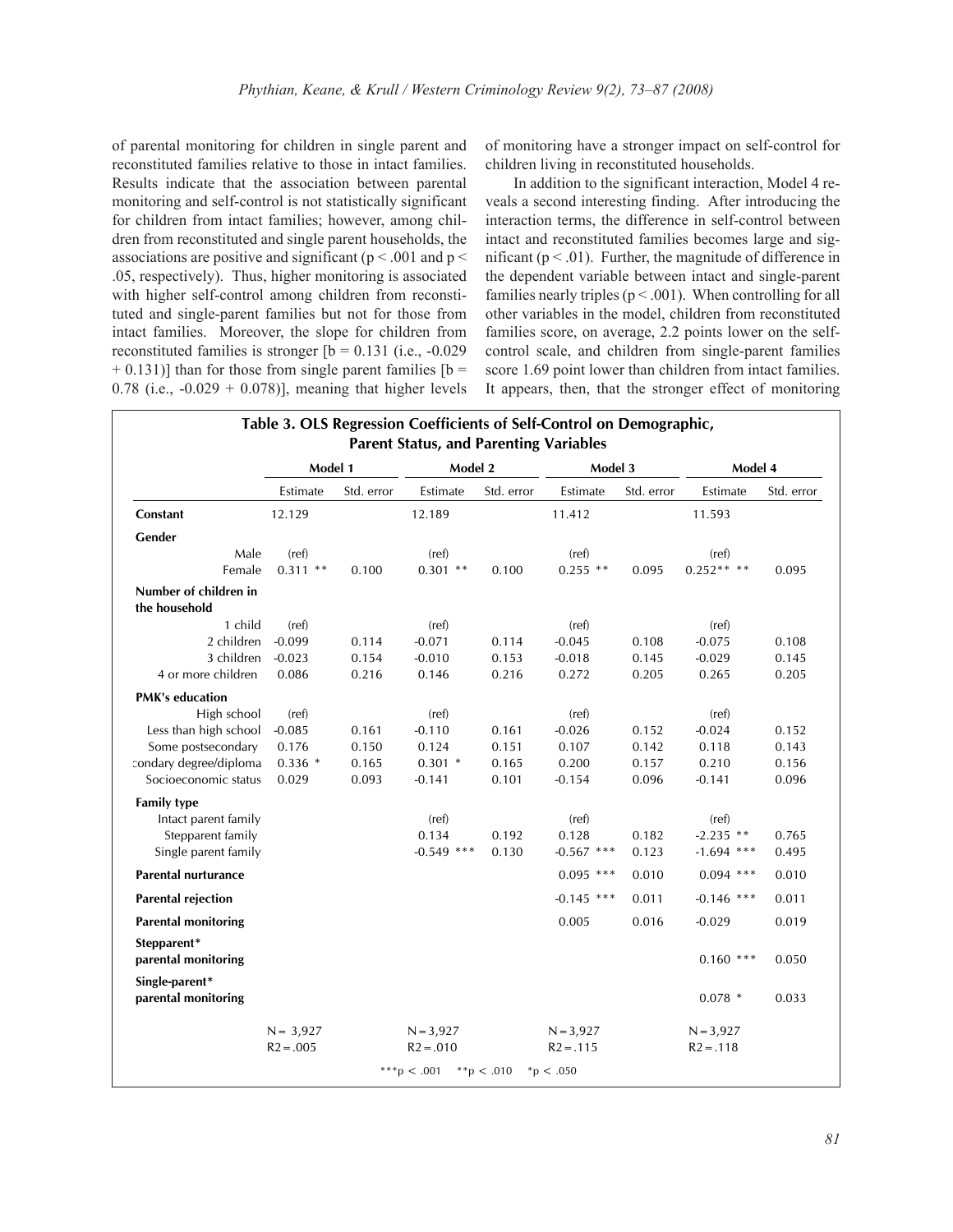for children belonging to single-parent and reconstituted families offsets differences in self-control across family types.

## **Discussion and Conclusions**

In sum, regression analyses reveal that adolescents who see one or both of their parents as rejecting, or more specifically, being inconsistent in applying discipline, nagging about little things, being physically abusive or using the threat of physical abuse, or, in general, negligent in their parenting responsibilities, tend to score lower on the self-control index than those who describe their parents as more consistent in their disciplinary practices. On the other hand, adolescents who perceive their parent(s) as being proud of them, and responding to them in a caring manner, are more likely to score higher on self-control than their counterparts. The effect of parental monitoring is more complex, given its interaction with family type. Among children from intact families, parental monitoring is not associated with self-control, while the association is positive for those in reconstituted and single parent households. Further to this, the positive association between parental monitoring and self-control is stronger for children in reconstituted households than for children in single parent families when controlling for various sociodemographic characteristics.

Reflecting on the general theory, this paper supports the relevance of effective parenting on children's level of self-control. Our first hypothesis – that factors representing effective parenting practices should have a significant and positive impact on children's self-control, while measures of ineffective parenting should be negatively correlated with self-control – was confirmed. However, one would expect parental monitoring to have a significant impact on self-control for children from intact families. Further, if parental affection precedes supervision, then the relationship between nurturance and self-control should be mediated by monitoring. Yet nurturance is a consistent predictor of self-control, regardless of the gender and family type of the respondent and despite controlling for parental monitoring.

Our second hypothesis – that levels of self-control should vary according to family type, with children from intact families demonstrating the highest degree of self-control, and children from single-parent and stepfamilies having lower levels of self-control – was confirmed. ANOVA results indicated small but statistically significant differences in self-control that intensified after controlling for the family type/monitoring interactions in the fourth OLS regression model. Mean self-control

scores for children in reconstituted and intact families are similar, but slightly lower for those from single-parent families. However, these differences would undoubtedly be larger if parental monitoring did not have a differential impact on self-control across family types. After taking into account the interaction effect, self-control was highest among children from intact families, followed by those from single-parent families. Children from reconstituted families scored lowest on the self-control scale. Differences were both significant and substantial.

Our third hypothesis was that factors such as gender, family size, and socioeconomic status should have a negligible impact on self-control when controlling for parental effectiveness. However, contrary to this hypothesis, and the general theory, the effect of gender persisted after controlling for parental effectiveness. Moreover, number of children in the household, PMK's education, and socioeconomic status do not significantly impact self-control. Further, given what we believe are robust measures of parental monitoring, nurturing, and rejection, it is telling that the R-squared value is unimpressive at best. Thus, contrary to Gottfredson and Hirschi's assertion that the "major 'cause' of low self-control…appears to be ineffective child rearing," our findings suggest that child rearing practices alone are insufficient to explain low self-control (1990:97). Future research examining the predictors of low self-control must therefore take into account other factors in addition to parental behavior, such as peer influence, strain, and adverse neighbourhood conditions (see for example, Pratt et al., 2004; Rutter, et al. 1999a; 1999b).

Turning to the limitations of this study, we were fortunate to have a large, national sample; nevertheless, we also faced issues common to secondary data analysis. For example, with respect to measurement, it would have been ideal if our dependent variable had a broader range of indicators of self-control. However, as Tittle and his colleagues point out, there is currently no universally accepted measure of self-control. Thus, it is necessary that the contentions of the general theory be tested using various measurement instruments (2003:431). Also, when using cross-sectional data, causal inferences always pose a problem. For instance, in the present study, there may be reciprocal causation. That is, parental behavior influences child behaviour, which subsequently affects parental behavior, and so on. A child with low selfcontrol may therefore experience inconsistent parenting as parents struggle to find a way to handle the child.

Despite the limitations noted above, we believe this exploratory study makes a contribution to the research on the general theory of crime and, more specifically, to the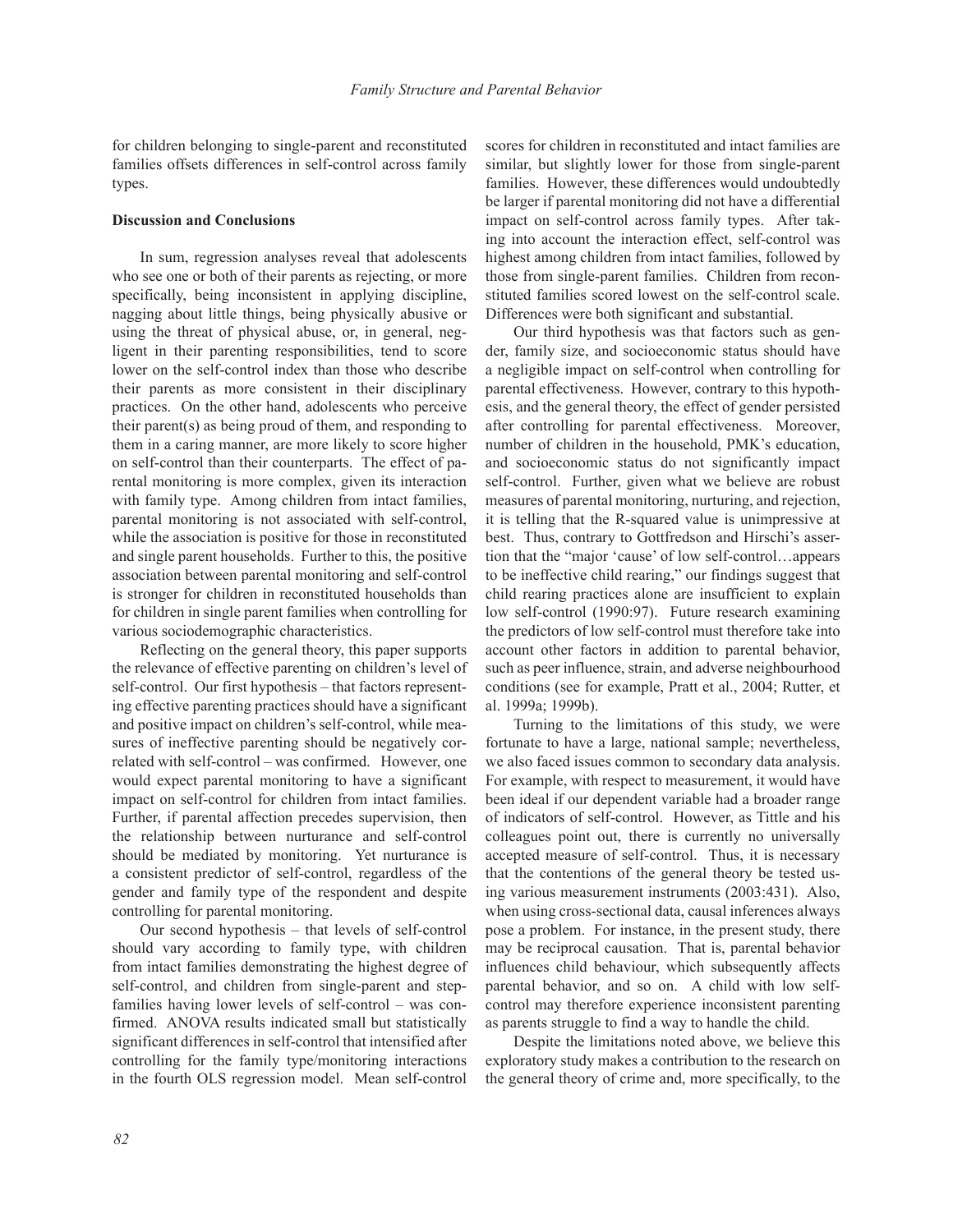sources of self-control. Although much of the variance in self-control remains unexplained, the family dynamics of intact households seem to have a positive affect. What is most important in this analysis, we believe, is the recognition that parental supervision has the potential to counteract the risks associated with growing up in reconstituted and single-parent households and, regardless of family structure, a nurturing, non-rejecting family environment is positively associated with children's self-control.

## **Endnotes**

1. The parental nurturance, rejection, monitoring, and self-control variables (discussed below) are available for public use only at wave 3, while many of the demographic variables are available only at wave 1.

#### **References**

- Akers, Ronald L. 1991. "Self-Control as a General Theory of Crime." *Journal of Quantitative Criminology* 7(2):201-211.
- Arneklev, Bruce J., Harold G. Grasmick, and Robert J. Bursik, Jr. 1999. "Evaluating the Dimensionality and Invariance of 'Low Self-Control'." *Journal of Quantitative Criminology* 15(3):307-331.
- Arneklev, Bruce J., Harold G. Grasmick, Charles R. Tittle, and Robert J. Bursik, Jr. 1993. "Low Self-Control and Imprudent Behavior." *Journal of Quantitative Criminology 9(3):225-247.*
- Baumrind, Diana. 1966. "Effects of Authoritative parental Control on Child Behavior." *Child Development* 37:887-907.
	- ———. 1991. "The Influence of Parenting Style on Adolescent Competence and Substance Use." *Journal of Early Adolescence* 11(1):56-95.
	- ———. 1996. "Parenting: The Discipline Controversy Revisited." *Family Relations* 45:405-414.
- Benson, Michael L. and Elizabeth Moore. 1992. "Are White-Collar and Common Offenders the Same? An Empirical and Theoretical Critique of a Recently Proposed General Theory of Crime." *Journal of Research in Crime and Delinquency* 29(3):251-272.
- Brannigan, Augustine, William Gemmell, David J. Pevalin, and Terrance J. Wade. 2002. "Self-Control and Social Control in Childhood Misconduct and Aggression: The Role of Family Structure, Hyperactivity, and Hostile Parenting." *Canadian Journal of Criminology* 44(2):119-142.
- Brownfield, David and Ann Marie Sorenson. 1992. "Self-Control and Juvenile Delinquency: Theoretical Issues and an Empirical Assessment of Selected Elements of a General Theory of Crime." *Deviant Beha*vior 14:243-264.
- Burton, Velmer S., Jr., Francis T. Cullen, T. David Evans, Leanne Fiftal Alarid, R. Gregory

Dunaway. 1998. "Gender, Self-Control, and Crime." *Journal of Research in Crime and Delinquency*  35(2):123-147.

Burton, Velmer S., Jr., T. David Evans, Francis T. Cullen, Kathleen M. Olivares, and R. Gregory

Dunaway. 1999. "Age, Self-Control, and Adults' Offending Behaviors: A Research Note Assessing a General Theory of Crime." *Journal of Criminal Justice* 27(1):45-54.

Cochran, John K., Peter B. Wood, Christine S. Sellers, Wendy Wilkerson, and Mitchell B.

Chamlin. 1998. "Academic Dishonesty and Low Self-Control: An Empirical Test of a General Theory of Crime." *Deviant Behavior* 19:227-255.

- Cookston, Jeffrey T. 1999. "Parental Supervision and Family Structure: Effects on Adolescent Problem Behaviors." *Journal of Divorce and Remarriage* 32(1-2):107-122.
- Demuth, Stephen and Susan L. Brown. 2004. "Family Structure, Family Processes, and Adolescent Delinquency: The Significance of Parental Absence Versus Parental Gender." *Journal of Research in Crime and Delinquency* 41(1):58-81.
- Entner Wright, Bradley R., Avshalom Caspi, Terrie E. Moffit, and Phil A. Silva. 1998. "Low Self-Control, Social Bonds, and Crime: Social Causation, Social Selection, or Both?" *Criminology* 37(3):479-514.
- Evans, T. David, Francis T. Cullen, Velmer S. Burton, Jr., R. Gregory Dunaway, and Michael L.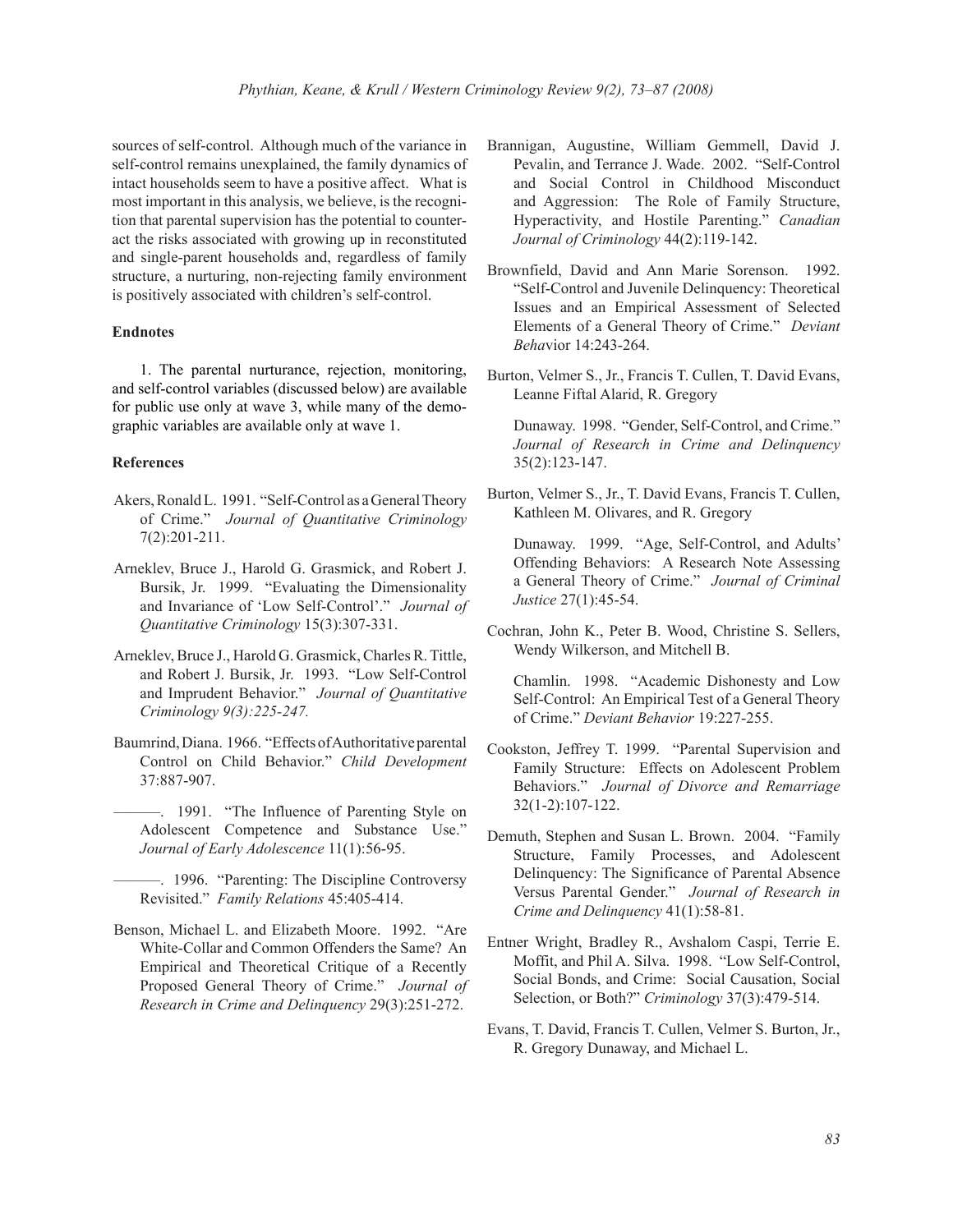Benson. 1997. "The Social Consequences of Self-Control: Testing the General Theory of Crime." *Criminology* 35(3):475-505.

- Feldman, S. Shirley and Daniel A. Weinberger. 1994. "Self-restraint as a Mediator of Family Influences on Boys' Delinquent Behavior: A Longitudinal Study." *Child Development* 65:195-211.
- Forde, David R. and Leslie W. Kennedy. 1997. "Risky Lifestyles, Routine Activities, and the General Theory of Crime." *Justice Quarterly* 14(2):265-294.
- Geis, Gilbert. 1998. "On the Absence of Self-Control as the Basis for a General Theory of Crime: A Critique." *Theoretical Criminology* 4(1):35-53.
- Gibbs, John J. and Dennis Giever. 1994. "Self-Control and its Manifestations Among University Students: An Empirical Test of Gottfredson and Hirschi's General Theory." *Justice Quarterly* 12(2):231-255.
- Gibbs, John J., Dennis Giever, and Jamie S. Martin. 1998. "Parental Management and Self-Control: An Empirical Test of Gottfredson and Hirschi's General Theory." *Journal of Research in Crime and Delinquency* 35(1):40-70.
- Giles-Sims, Jean. 1997. "Current Knowledge About Child Abuse in Stepfamilies." *Marriage and Family Review* 26(3-4):215-230.
- Gottfredson, Michael R. and Travis Hirschi. 1990. *A General Theory of Crime*. Stanford, Calif.: Stanford University Press.
- Gove, Walter R. and Robert D. Crutchfield. 1982. *The Family and Delinquency*. Sociological Quarterly 23:301-319.
- Grasmick, Harold G., Charles R. Tittle, Robert J. Bursik, Jr., and Bruce J. Arneklev. 1993. "Testing the Core Empirical Implications of Gottfredson and Hirschi's General Theory of

Crime." *Journal of Research in Crime and Delinquency* 30(1):5-29.

Greenberg, David F., Robin Tamarelli, and Margaret S. Kelley. 2002. "The Generality of the Self-Control Theory of Crime." In Elin Waring and David Weisburd (eds.), *Crime and Social Organization.* New Brunswick, N.J.: Transaction.

- Hay, Carter. 2001. "Parenting, Self-Control, and Delinquency: A Test of Self-Control Theory." *Criminology* 39(3):707-736.
- Hirschi, Travis. 1969. *Causes of Delinquency*. Berkeley: University of California Press
- ———. 1994. "Family." In Travis Hirschi and Michael R. Gottfredson (eds.), *The Generality of Deviance.* New Brunswick, N.J.: Transaction.
- ———. 1995. "The Family." In James Q. Wilson and Joan Petersilia (eds.), *Crime*. San Francisco: Institute for Contemporary Studies Press.
- Hirschi, Travis and Michael R. Gottfredson. 1993. "Commentary: Testing the General Theory of Crime." *Journal of Research in Crime and Delinquency* 30(1):47-54.
- ———. 1995"Control Theory and the Life-Course Perspective." *Studies on Crime and Crime Prevention* 4:131-142.
- Hoffman, John P. 2001. "The Community Context of Family Structure and Adolescent Drug Use*." Journal of Marriage and the Family* 64(2):314-330.
- Junger, Marianne and Richard E. Tremblay. 1999. "Self-Control, Accidents, and Crime." *Criminal Justice and Behavior* 26(4):485-501.
- Junger, Marianne, Robert West, and Reinier Timman. 1998. "Crime and Risky Behavior in Traffic: An Example of Cross-Situational Consistency." *Journal of Research in Crime and Delinquency* 38(4):439- 459.
- Keane, Carl, Paul S. Maxim, and James J. Teevan. 1993. "Drinking and Driving, Self-Control, and Gender: Testing a General Theory of Crime." *Journal of Research in Crime and Delinquency* 30(1):30-46.
- LaGrange, Teresa C. and Robert A. Silverman. 1999. "Low Self-Control and Opportunity: Testing the General Theory of Crime as an Explanation for Gender Differences in Delinquency." *Criminology* 37(1):41-72.
- Lempers, Jacques D., Dania Clark-Lempers, and Ronald L. Simons. 1989. "Economic Hardship, Distress, and Parenting in Adolescence." *Child Development* 60:25-39.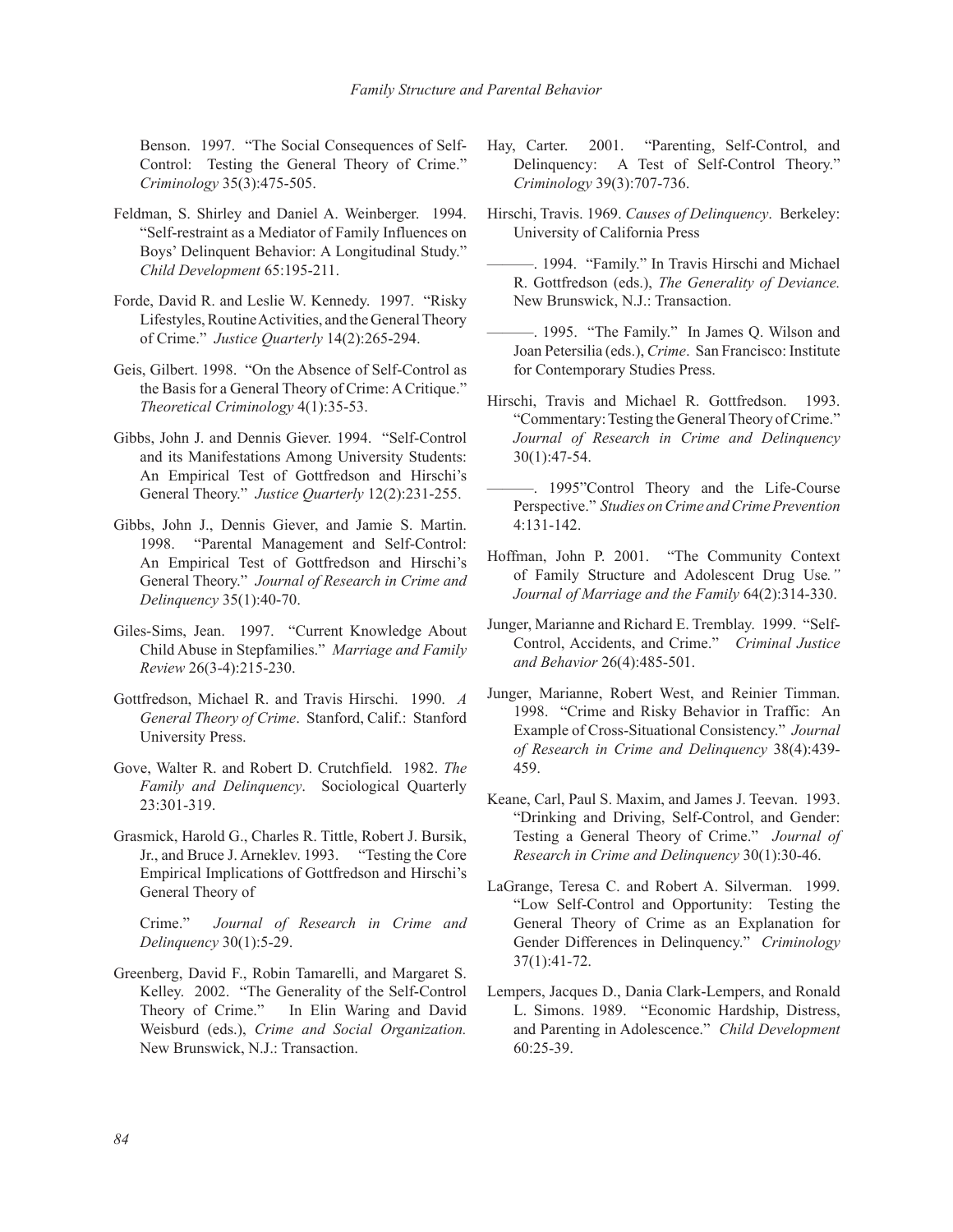- Lipman, Ellen L., David R. Offord, and Martin D. Dooley. 1994. "What Do We Know About Children From Single-Mother Families?" *Questions and Answers from the National Longitudinal Survey of Children and Youth.* Ottawa: Statistics Canada.
- Longshore, Douglas. 1998. "Self-Control and Criminal Opportunity: A Prospective Test of the General Theory of Crime." *Social Problems* 45(1):102-113.
- Longshore, Douglas, Susan Turner, and Judith A. Stein. 1994. "Self-Control in a Criminal Sample: An Example of Construct Validity." *Criminology*  34(2):209-228.
- Marenin, Otwin and Michael D. Reisig. 1995. " 'A General Theory of Crime' and Patterns of Crime in Nigeria: An Exploration of Methodological Assumptions." *Journal of Criminal Justice* 23(6):501-518.
- Miller, Susan L. and Cynthia Burack. 1993. "A Critique of Gottfredson and Hirschi's General Theory of Crime: Selective (In)Attention to Gender and Power Positions." *Women and Criminal Justice* 4(2):115- 134.
- Nakhaie, M. Reza, Robert A. Silverman, and Teresa C. LaGrange. 2000. "Self-Control and Social Control: An Examination of Gender, Ethnicity, Class, and Delinquency." *Canadian Journal of Sociology*   $25(1):35-59.$
- Nye, F. Ivan. 1958. *Family Relationships and Delinquent Behavior.* New York: John Wiley and Sons.
- Paternoster, Raymond and Robert Brame. 1998. "The Structural Similarity of Processes Generating Criminal and Analogous Behaviors." *Criminology*  36(3):633-669.
- Pierret, Charles R. 2001. "The Effect of Family Structure on Youth Outcomes in the NLSY97." In Robert T. Michael (ed.), *Social Awakening: Adolescent Behavior as Adulthood Approaches*.

New York: Russell Sage.

Piquero, Alex R. and Stephen Tibbetts. 1996. "Specifying the Direct and Indirect Effects of Low Self-Control and Situational Factors in Offenders' Decision Making: Toward a More Complete Model of Rational Offending." *Justice Quarterly* 13(3):481-510.

- Piquero, Alex R. and Andre B. Rosay. 1994. "The Reliability and Validity of Grasmick et al.'s Self-Control Scale: A Comment on Longshore et al." *Criminology* 36(1):157-173.
- Piquero, Alex R., Randall MacIntosh, and Matthew Hickman. 2000. "Does Self-Control Affect Survey Response? Applying Exploratory, Confirmatory, and Item Response Theory Analysis to Grasmick et al.'s Self-Control Scale." *Criminology* 38(3):89-929.
- Polakowski, Michael. 1994. "Linking Self- and Social-Control With Deviance: Illuminating the Structure Underlying a General Theory of Crime and its Relation to Deviant Activity." *Journal of Quantitative Criminology* 10(1):41-78.
- Pratt, Travis C. and Francis T. Cullen. 2000. "The Empirical Status of Gottfredson and Hirschi's General Theory of Crime: A Meta-Analysis." *Criminology* 38(3):931-964.
- Pratt, Travis C., Michael G. Turner, and Alex E. Piquero. 2004. "Parental Socialization and Community Context: A Longitudinal Analysis of the Structural Sources of Low Self-Control." *Journal of Research in Crime and Delinquency* 41(3):219-243.
- Pulkkinen, Lea and Minna Hamalainen. 1994. "Low Self-Control as a Precursor to Crime and Accidents in a Finnish Longitudinal Study." *Criminal Behavior and Mental Health* 5:424-438.
- Rankin, Joseph H. 1983. "The Family Context of Delinquency." *Social Problems* 30(4):466-479.
- Rankin, Joseph H. and Roger M. Kern. 1994. "Parental Attachments and Delinquency." *Criminology* 32(4):495-515.
- Rosen, Lawrence. 1985. "Family and Delinquency: Structure or Function?" *Criminology* 23(3):553-573.
- Rutter, M., J. Silberg, T. O'Connor, and E. Simonoff. 1999a. "Genetics and Child Psychiatry: I. Advances in Quantitative and Molecular Genetics." *Journal of Child Psychology and Psychiatry and Allied Disciplines* 40: 3-18.
- Rutter, M., J. Silberg, T. O'Connor, and E. Simonoff. 1999b. "Genetics and Child Psychiatry: II. Empirical Research Findings." *Journal of Child Psychology and Psychiatry and Allied Disciplines* 40: 3-18.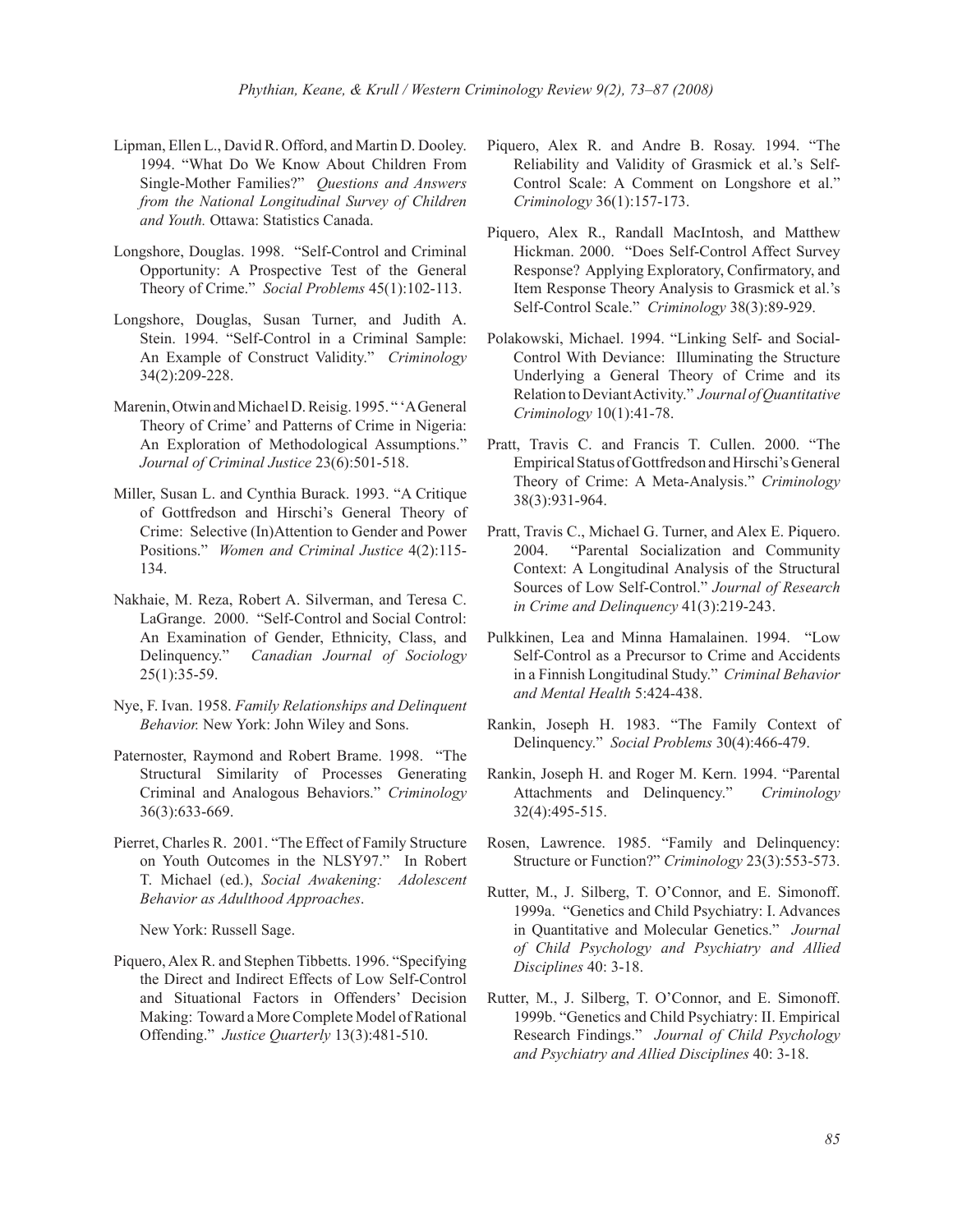- Sampson, Robert J. and John H. Laub. 1993. *Crime in the Making: Pathways and Turning Points Through Life.* Cambridge, MA: Harvard University Press.
- Sellers, Christine S. 1994. "Self-Control and Intimate Violence: An Examination of the Scope and Specification of the General Theory of Crime." *Criminology* 37(2):375-404.
- Sorenson, Ann Marie and David Brownfield. 1995. "Adolescent Drug Use and a General Theory of Crime: An Analysis of a Theoretical Integration." *Canadian Journal of Sociology* 37(1):19-37.
- Tittle, Charles R. and Harold G. Grasmick. 1998. "Criminal Behavior and Age: A Test of Three Provocative Hypotheses." *Journal of Criminal Law and Criminology* 88(3):309-342.
- Tittle, Charles R., David A. Ward and Harold G. Grasmick. 2003. "Gender, Age, and Crime/Deviance: A Challenge to Self-Control Theory." *Journal of Research in Crime and Delinquency* 40(4):426-453.
- Tremblay, Richard E., Bernard Boulerice, Louise Arseneault, and Marianne Junger. 1995. "Does Low Self-Control During Childhood Explain the Association Between Delinquency and Accidents in Early Adolescence?" *Criminal Behavior and Mental Health* 5:439-451.
- Vazsonyi, Alexander T., Lloyd E. Pickering, Marianne Junger, and Dick Hessing. 2001. "An Empirical Test of a General Theory of Crime: A Four-Nation Comparative Study of Self-Control and the Prediction of Deviance." *Journal of Research in Crime and Delinquency* 38(2):91-131.
- Webb, John A., James H. Bray, J. Greg Getz, and Gerald Adams. 1998."Gender, Perceived Parental Monitoring, and Behavioral Adjustment: Influences on Adolescent Drug Use." *American Journal of Orthopsychiatry* 72(3):392-400.
- Wells, L. Edward and Joseph H. Rankin. 1986. "The Broken Homes Model of Delinquency: Analytic Issues." *Journal of Research in Crime and Delinquency* 23(1):68-93.
- ———. 1991. "Families and Delinquency: A Meta-Analysis of the Impact of Broken Homes."

*Social Problems* 38(1):71-93.

- White, Lynn. 1998. "Contagion in Family Affection: Mothers, Fathers, and Young Adult Children." *Journal of Marriage and the Family* 61(2):284-294.
- Wood, Peter B., Betty Pfefferbaum, and Bruce J. Arneklev. 1993. "Risk-Taking and Self-Control: Social Psychological Correlates of Delinquency." *Journal of Crime and Justice* 16(1):111-130.

### **About the authors:**

**Kelli Phythian** is a Ph.D. candidate in the Department of Sociology at the University of Western Ontario in London, Ontario, Canada. She received her M.A. in sociology from Queen's University in Kingston, Ontario, Canada. Her research interests are in the areas of demography and sociology of the family.

**Carl Keane** is an Associate Professor in the Department of Sociology at Queen's University in Kingston, Ontario, Canada. His research interests include testing theories of crime and criminality, theories of organizational deviance, and applied sociology.

**Catherine Krull** is an Associate Professor in the Department of Sociology at Queen's University in Kingston, Ontario, Canada. Her research interests are in the areas of social demography, sociology of the family, gender and development studies.

## **Contact information:**

**Kelli Phythian:** Department of Sociology, University of Western Ontario, Canada, N6A 5B8; klphythi@uwo.ca.

**Carol Keane:** Department of Sociology, Queen's University, Kingston, Ontario, Canada K7L 3N6; Keane@queensu. ca.

**Catherine Krull:** Department of Sociology, Queen's University, Kingston, Ontario, Canada K7L 3N6; ck11@ queensu.ca.